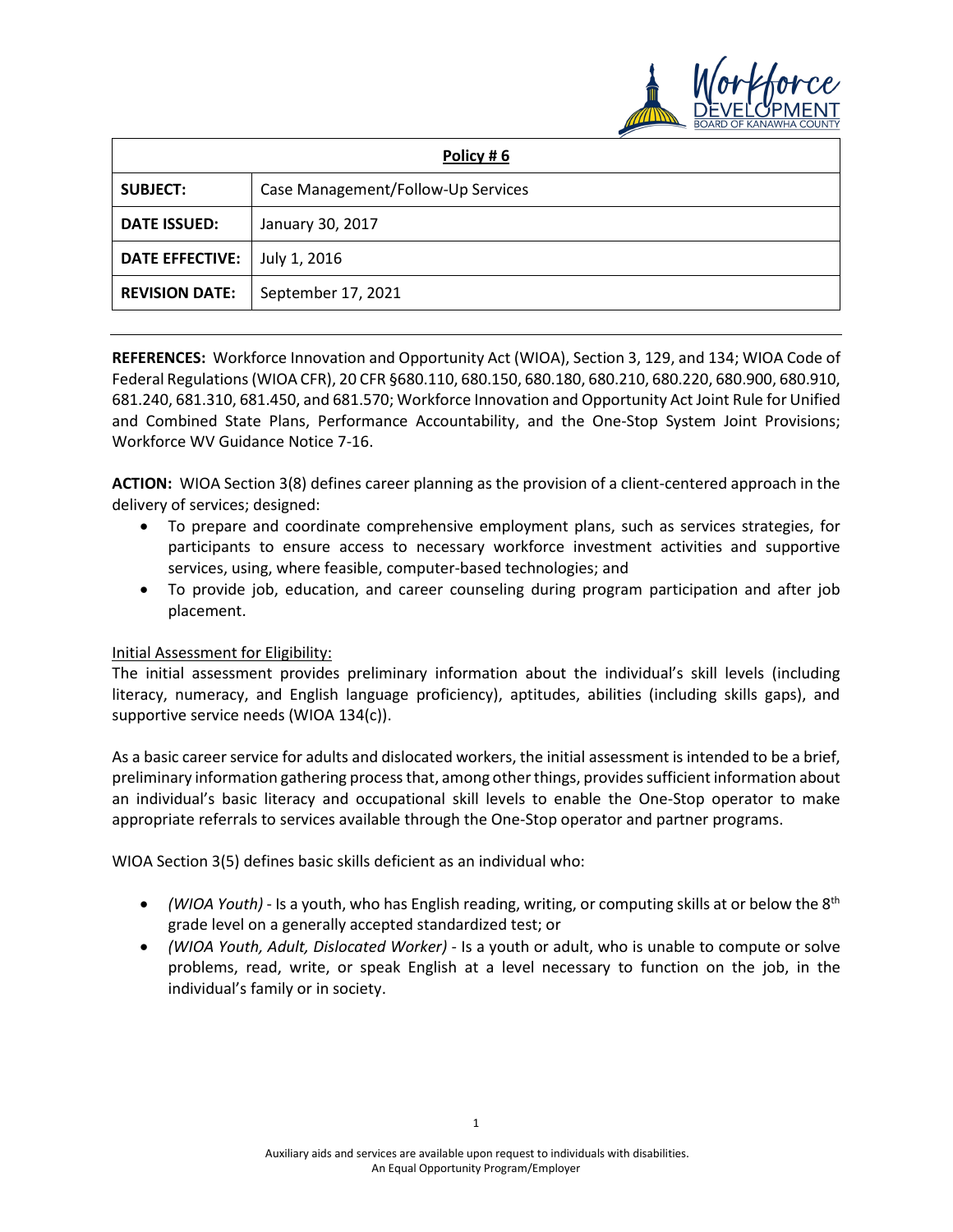

## Information and Referral

WIB-KC will ensure that each participant or applicant who meets the minimum criteria for consideration as a WIOA-eligible Youth, Adult or Dislocated Worker be provided:

- Information on the full array of applicable or appropriate services that are available through the WBB-KC or other eligible providers or One-Stop partners, including those receiving funds under WIOA Title I, Subtitle B Workforce Investment Activities and Providers; and
- Referral to appropriate training and educational programs that have the capacity to serve the participant or applicant either on a sequential or concurrent basis. (WIOA 129(c))

To meet the basic skills and training needs of a WIOA applicant, each eligible provider of a program of activities shall ensure that an eligible applicant who does not meet the enrollment requirements of the particular program or who cannot be served shall be referred for further assessment, as necessary, and referred to appropriate programs to meet the basic skills and training needs of the applicant. (WIOA  $129(c)$ ).

## Registration and Participation

Registration is the process for collecting information to support a determination of eligibility. This information may be collected through methods that include electronic data transfer, personal interview, or an individual's application. Participation occurs after the registration process of collecting information to support an eligibility determination and begins when the individual receives a staff-assisted WIOA service, which does not include self-service or informational activities. (20 CRF 668.110)

• Adults and Dislocated Workers who receive services funded under Title I other than selfservice or informational activities must be registered and must be a participant. (20 CRF 668.110)

## Enrollment *(WIOA-Youth)*

Enrollment in the WIOA youth program requires the collection of information to support an eligibility determination and participation in any of the fourteen WIOA youth program elements. (20 CFR 681.310)

- All youth who participate in the youth program must be enrolled in the WIOA program in order to receive any youth services. (20 CFR 668.310)
- A youth's dropout status is determined at the time of WIOA youth program enrollment. An individual who is out-of-school at the time of registration and subsequently placed in an alternative school, may be considered an out-of-school youth for the purposes of the 75% expenditure requirement for out-of-school youth. (20 CFR 681.240)
- Employment Opportunity data must be collected on every individual who is interested in being considered for WIOA Title I financially assisted aid, benefits, services, or training by a recipient, and who has signified that interest by submitting personal information in response to a request from a grant recipient or designated service provider. (20 CFR 680.110)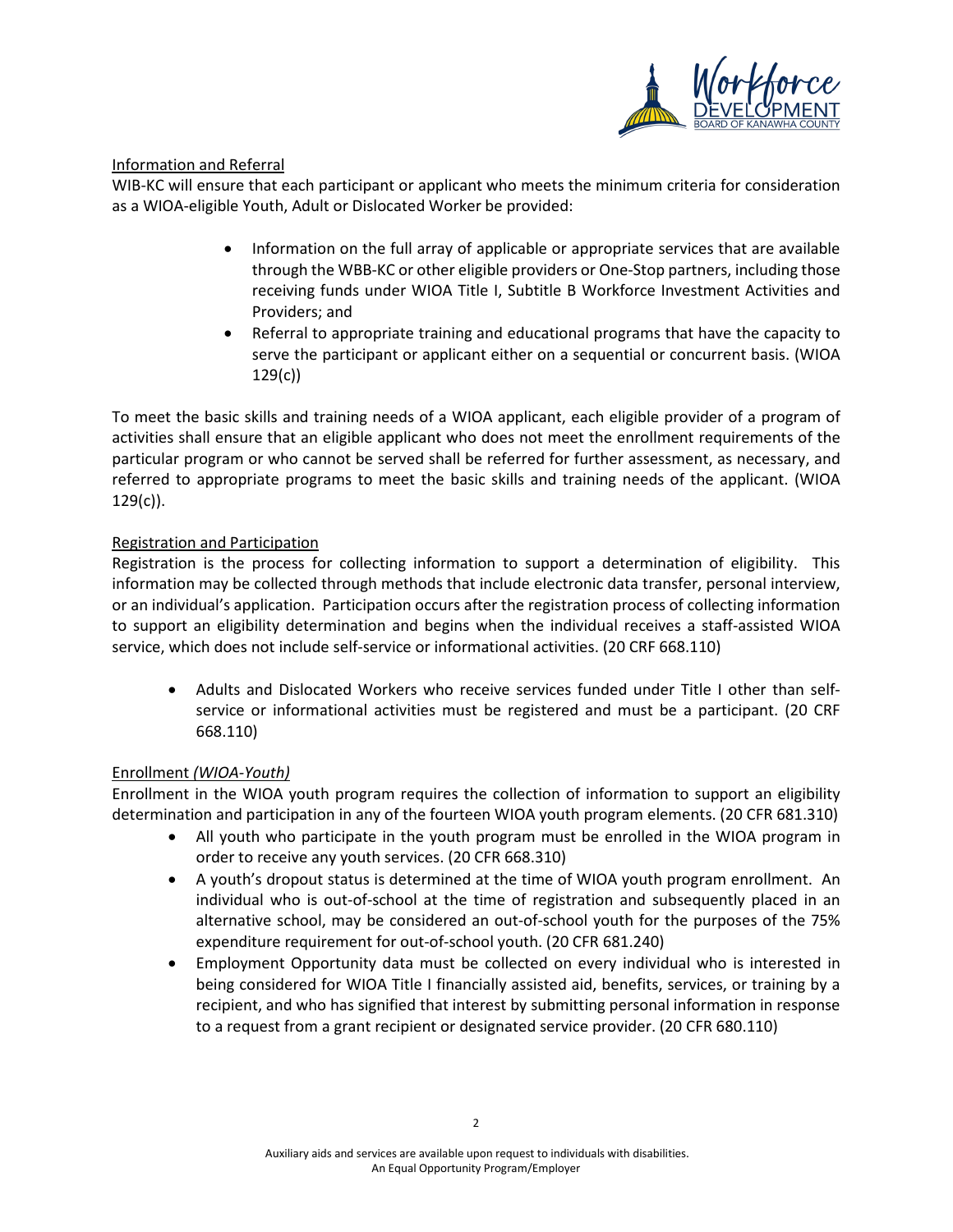

### Objective Assessment

WIOA Youth, Adult and Dislocated Worker programs must provide an objective assessment of the academic levels, skill levels, and service needs of each participant. The assessment shall include a review of basic skills, occupational skills, prior work experience, employability, interests, aptitudes (including interests and aptitudes for nontraditional jobs), supportive service needs, and developmental needs of such participant, for the purpose of identifying appropriate services and career pathways for participants. (WIOA 129(c))

A new assessment of a participant is not required if the provider carrying out such a program determines it is appropriate to use a recent assessment of the participant conducted pursuant to another education or training program. (WIOA 129(c))

WIB-KC will accept assessments that are within 6 months of registration.

#### Individual Service Strategy Plan/Individual Employment Plan

The Individual Service Strategy Plan (ISS) and the Individual Employment Plan (IEP) are individual career services, under Section 134(c)(2)(A)(xii)(II) for WIOA-Youth *(ISS)* and WIOA-Adult and Dislocated Workers *(ISS)* that are jointly developed by the participant and Career Planner when determined appropriate by the One-Stop partner. The plan is an ongoing strategy to identify employment goals, achievement objectives, and the appropriate combination of services for the participant to achieve the employment goals. (20 CFR 680.180)

- If determined appropriate based on the need of the individual participant, the "combination of services" includes supportive services.
- The development of an ISS or IEP is only one of the career services that may be provided to Youth, Adults and Dislocated Workers determined to be in need of such service; it is not a condition to receive that service.
- Programs must develop the ISS or IEP for each participant so that are directly linked to one or more indicators of performance described in Section  $116(b)(2)(A)(ii)$  of WIOA, and that shall identify career pathways that include education and employment goals (including, in appropriate circumstances, nontraditional employment), appropriate achievement objectives, and appropriate services for the participant taking into account the objective assessment. (WIOA 129(c))
- A new ISS or IEP is not required if the provider carrying out such a program determines it is appropriate to use a recent service strategy developed for the participant. (WIOA 129(c))

#### Supportive Services

The term "supportive services" means services such as transportation, childcare, dependent care, housing, and needs-related payments that are necessary to enable an individual to participate in activities authorized under WIOA Title I.